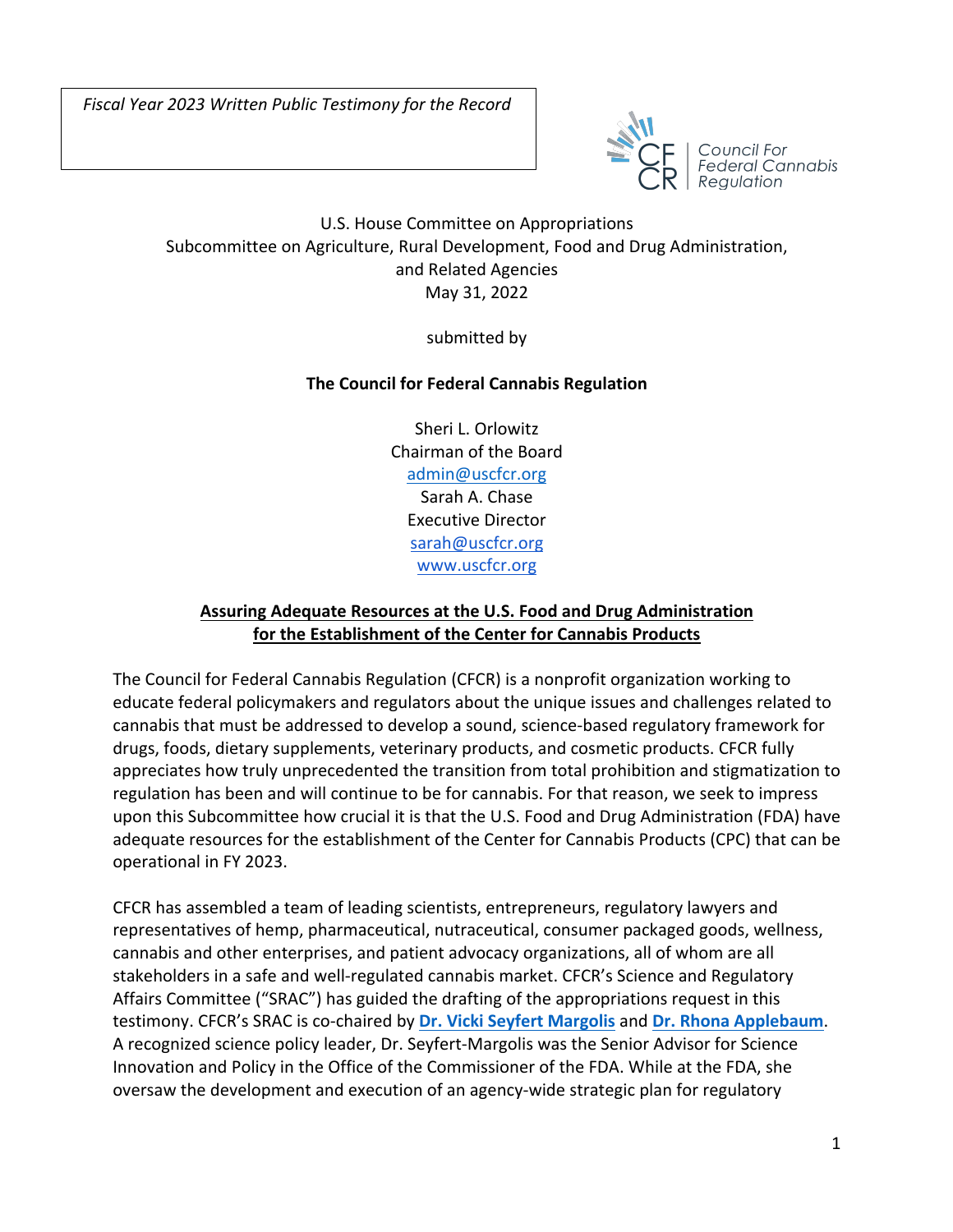

Council For **Federal Cannabis** Regulation

science. Dr. Applebaum is the former Chief Science and Regulatory Officer of The Coca Cola Company. She also served in senior leadership positions with several food and beverage trade associations. Dr. Applebaum has been a member of various government advisory boards, committees, and delegations for FDA (including the Science Board to the FDA), USDA, and the State Department on issues related to trade, food safety, nutrition, and biotechnology.

CFCR is working to support FDA's access to: a) desperately needed resources, b) independent scientific and regulatory science experts; and c) the most current data and research. In order for FDA to operate within and advance a 21st century approach to regulating the wide variety of beneficial products yielded by a plant that has been federally illegal for eight decades, the U.S. must have a regulatory framework with safety and sound science at its core<sup>1</sup> consistent with FDA's mission and mandate.2

We appreciate that, in prior years, this Subcommittee has endeavored to ensure FDA received resources for cannabis-related regulatory activities to begin building the requisite expertise and understanding required to regulate cannabis-derived consumer and animal products at the federal level and provide an overarching national regulatory framework and enforcement policies for this commercial sector. Nonetheless, it is clear that more resources are required.

While the FDA has allocated substantial professional staff time on cannabis issues, the scope of the task in front of the agency is demonstrably far greater than the currently available resources. Shortly after passage of the 2018 Farm Bill, the FDA held a public hearing to obtain information about the safety, manufacturing, product quality, marketing, labeling, and sale of products containing cannabis or cannabis-derived compounds. The agency heard testimony from 100 witnesses, had more than 600 attendees in person and over 2,300 joining remotely. FDA received nearly 4,500 written comments, many of which urged the FDA to establish a regulatory framework intervention to preserve public health and safety interests.<sup>3</sup> In March 2020, the FDA re-opened the comment period to provide researchers and other stakeholders a clear way to submit information to the agency as it becomes available.<sup>4</sup> That same year sales of cannabidiol (CBD) derived from hemp were estimated to have reached \$4.6 billion in the  $U.S.^5$ Although FDA submitted proposed guidance to the White House, it was never published, and

 $1$  Details on CFCR's entire well credentialed leadership team, including CRCR's Board of Directors, committee chairs, advisory board members, and partner organizations, can be viewed at: **www.uscfcr.org**.

<sup>&</sup>lt;sup>2</sup> "The Food and Drug Administration is responsible for protecting the public health by ensuring the safety, efficacy, and security of human and veterinary drugs, biological products, and medical devices; and by ensuring the safety of our nation's food supply, cosmetics, and products that emit radiation." FDA Mission

<sup>&</sup>lt;sup>3</sup> See FDA's March 2020 Report to House and Senate Committees on CBD in response to the Further Consolidated Appropriations Act of 2020, available here.

<sup>4</sup> FDA, Scientific Data and Information about Products Containing Cannabis or Cannabis-Derived Compounds; Public Hearing (May 21, 2019).

<sup>&</sup>lt;sup>5</sup> Mike Sill, "The Future Of The CBD Industry In 2022 And Beyond," Forbes (Oct 21, 2021).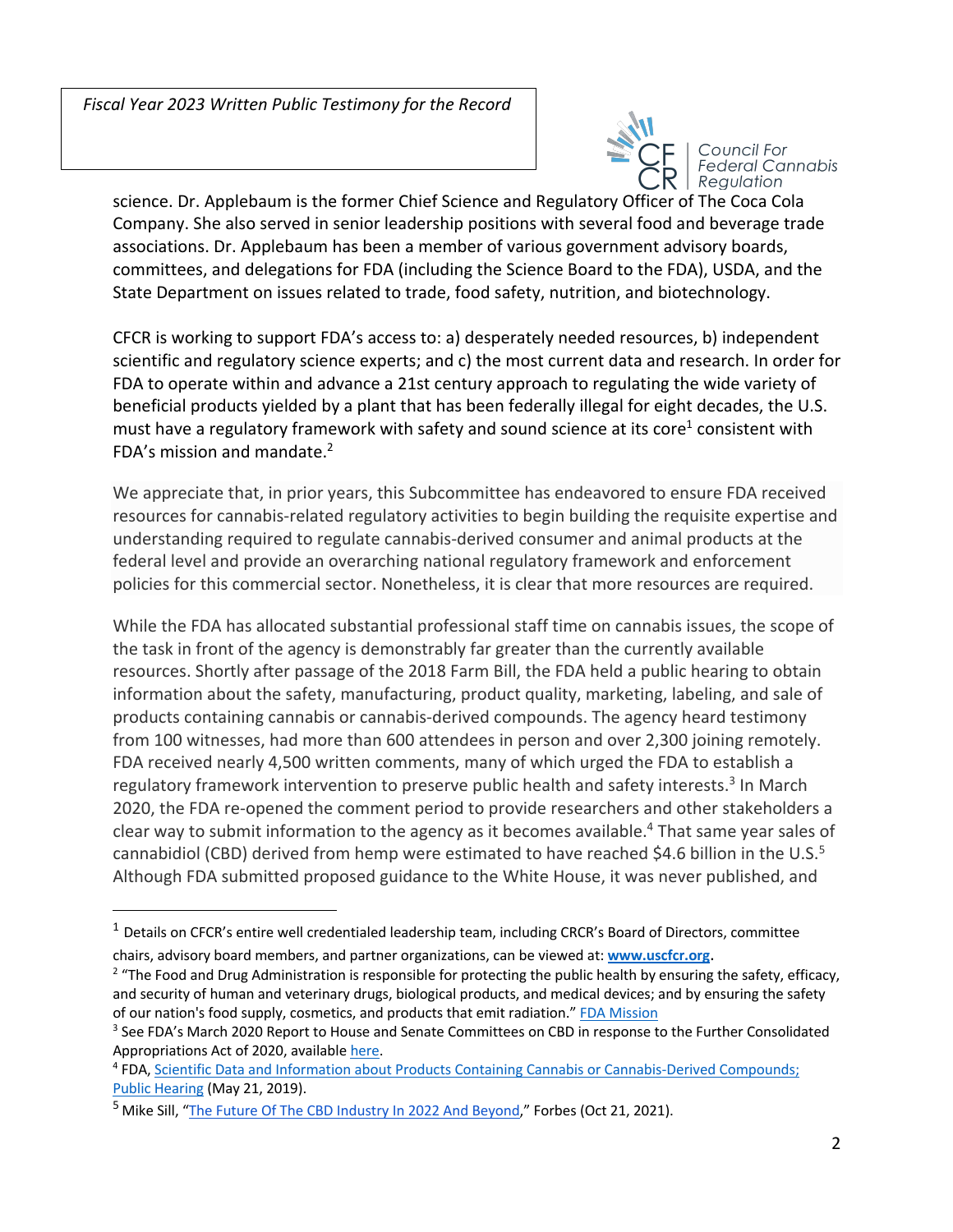

Council For **Federal Cannabis** Regulation

the industry continues to be mired in uncertainty, with some bad actors producing unsafe products unchecked.

Since passage of the 2018 Farm Bill, we have closely followed the FDA's efforts to balance its responsibility to protect public health and to develop policies and guidance for the industry. Among other things, the agency has issued warning letters involving misbranding violations and marketing of unapproved drugs, published objections to New Dietary Ingredient (NDI) notifications involving full-spectrum hemp extract products, published guidance to encourage clinical research using cannabis and cannabis-derived compounds, held a Scientific Conference on sex and gender differences in use and responses to CBD and other cannabinoids, published a warning against the use of CBD, THC, and marijuana in any form during pregnancy or while breastfeeding, and launched an agency Cannabis-Derived Products Data Acceleration Plan (DAP). Additionally, the FDA's National Center for Toxicological Research (NCTR) has been conducting important studies on CBD toxicities and pharmacokinetics. We are concerned, however, that the agency's Centers' cross-cutting work on cannabis product policy has no separate funding source, even though FDA continues to dedicate scarce resources to guidance and product review in this rapidly growing market.

The domestic CBD market is expected to continue to grow exponentially and to diversify as companies develop formulations based on less well-known compounds from cannabis plants, including but not limited to cannabinol (CBN) and cannabigerol (CBG). <sup>6</sup> Yet companies continue to operate in a regulatory gray area where issues of financial services and capital access remain constrained. A consumer product market of this size, growing at such an accelerated rate with such significant public health and safety implications, needs an adequately funded FDA to ensure public health and safety remains first and foremost, based upon effective guidance practices, rules, and regulations.

While CFCR is pleased that the FDA recently formed an intra-agency Cannabis Products Council (Council) to work on cannabis product policy, enforcement, outreach, and data collection, absent dedicated and sufficient appropriations for the Council's work, the group will continue to face significant challenges and progress will be delayed. As the Subcommittee is aware, the FDA's ability to provide regulatory clarity is essential to protecting public health and stabilizing the market with safety testing, good manufacturing practices, reliable measurements, labeling standards, directions for use, and ensuring any adverse events are captured within the FDA Adverse Event Reporting System (FAERS). A clear framework should be based on an understanding of dosage, drug interactions, toxicity profiles, therapeutic benefits, and the role

<sup>6</sup> Market research firms predict the growth of CBD infused products globally to exceed \$150 billion by 2028. See Cision PR Newswire release (August 5, 2021) and Grand View Research market analysis report summary (May 2022).